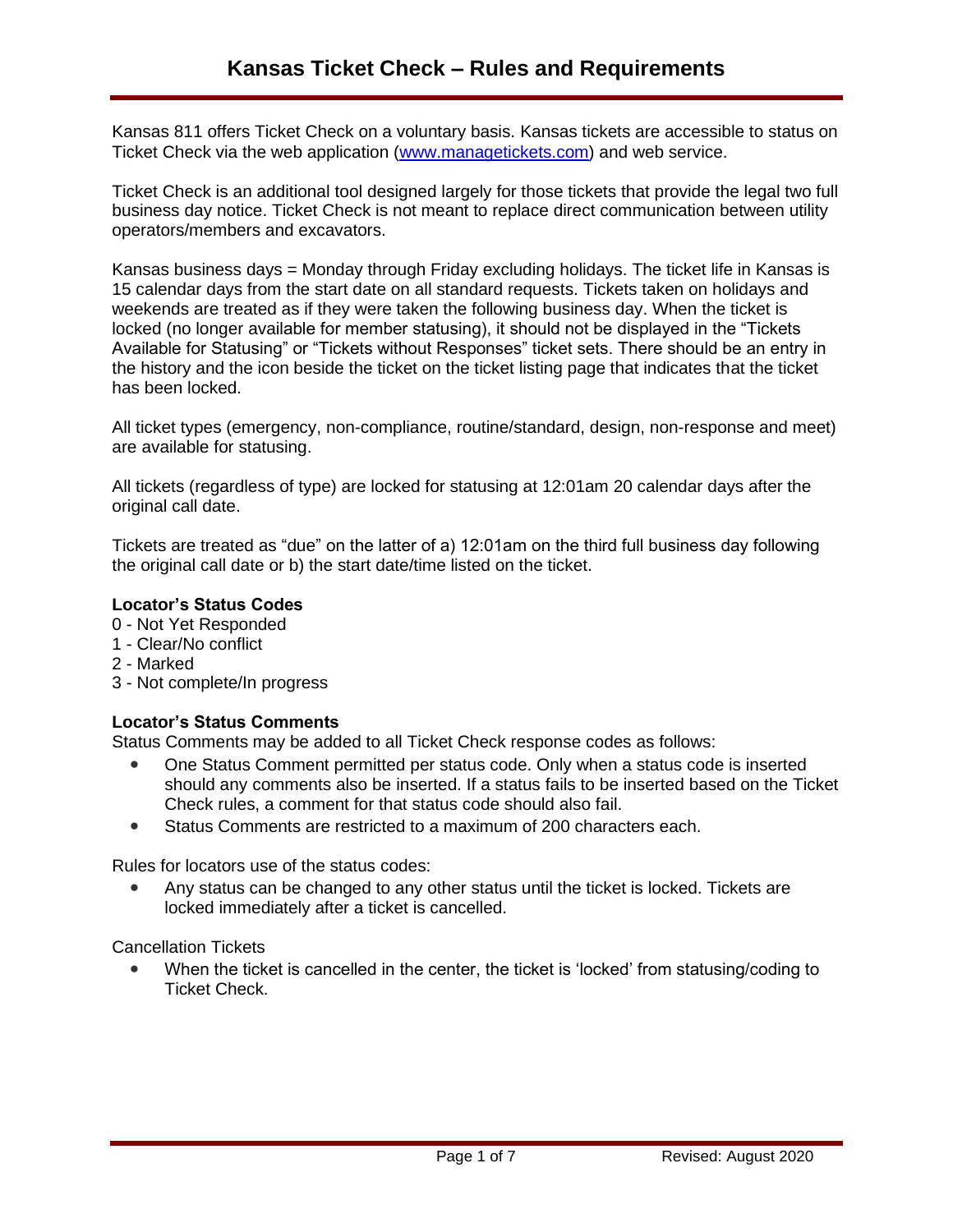Status Information Delivery to Excavators

Notification to the excavator is handled as follows:

- If there is a properly formatted email address on the ticket then the system attempts to deliver the status information via email.
- Any "Status Comment" posted with a Ticket Check status is transmitted via email.

Notification is sent when one of the following occurs:

- When the ticket is 'past due' OR when all members that have access to Ticket Check provide Status Code 1 or 2 to the ticket, whichever comes first.
- For those districts not set to use Ticket Check, an alert stating "Does not post locate status to Ticket Check" appears beside the district code. For those members that participate but have not responded, the status should read "Not Yet Responded".

Search & Status

- Kansas tickets and statuses are NOT displayed on Search & Status. Status on any ticket is only available through the notification process described above in the "Status Information Delivery to Excavators" section.
- It is important to note that, because Kansas 811 tickets are not displayed on Search & Status, only those excavators who provide an email address when they file a ticket receive the status notification.

# **Kansas Ticket Check Web Service Process**

Requirements

- The web service offers another means for members and locators to post their positive responses to Ticket Check. *Users need to contact center personnel for a username and token/password.*
- Using UTF-8 encoding
- Security Secure Socket is used for transmission Token is passed as part of the validation process

**Logistics** 

- Username for accessing the web service is the iSite username.
- Field Lengths State - 2 Ticket Number 1-30 District Code 1-8 StatusCode 1-3 StatusComment 1-200 URL unlimited

Availability -

RESTful GET, RESTful POST and a RESTful POST (using XML) is available to users.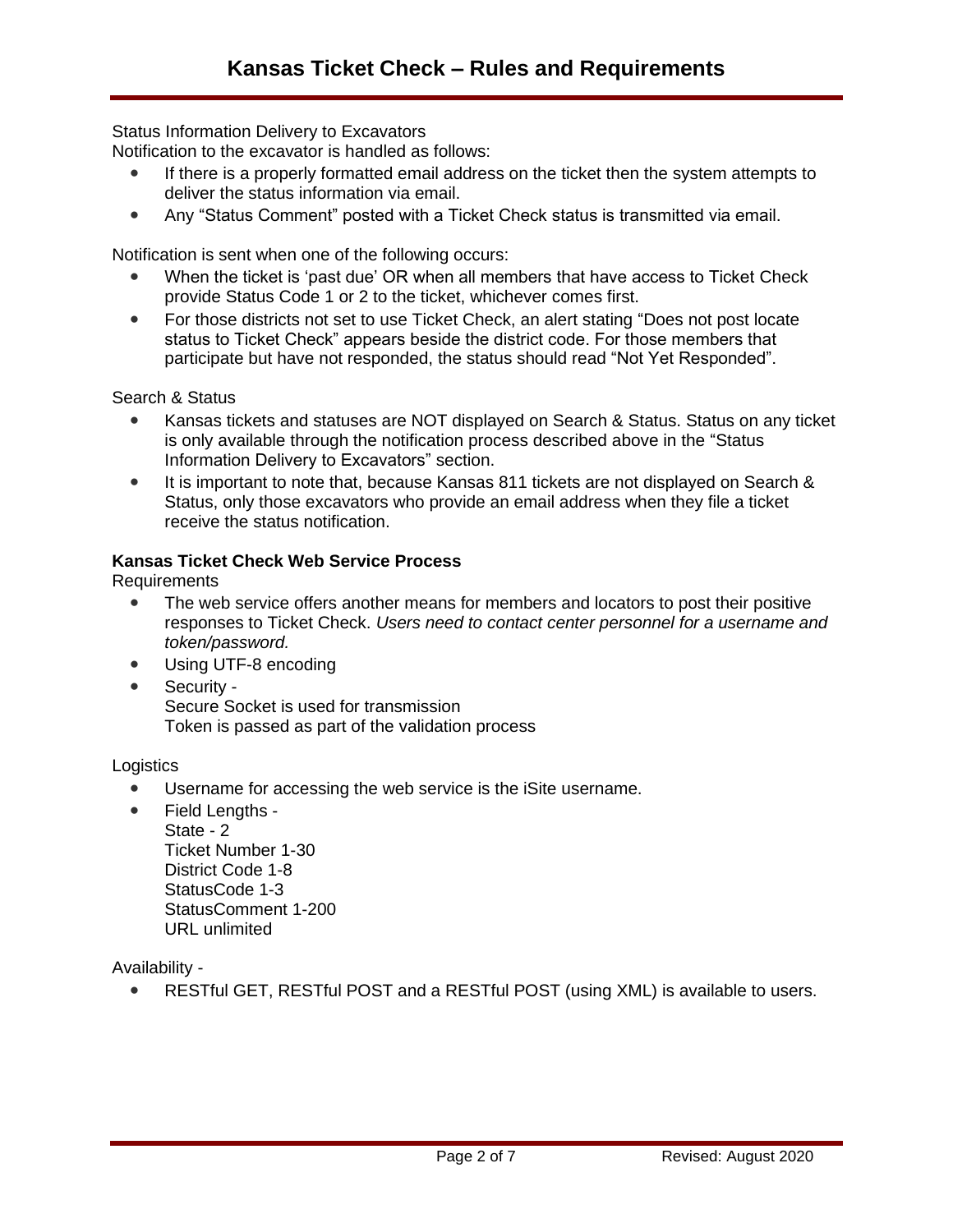Web Service(s)

# **RESTful GET -**

**TESTING** 

- [https://ks.sandbox.occinc.com/wsexternal/service/positiveresponse/username/passwor](https://ks.sandbox.occinc.com/wsexternal/service/positiveresponse/username/password/md/ticketnumber/districtcode/statusid/comment) [d/md/ticketnumber/districtcode/statusid/comment](https://ks.sandbox.occinc.com/wsexternal/service/positiveresponse/username/password/md/ticketnumber/districtcode/statusid/comment)

### **PRODUCTION**

- [https://ks.itic.occinc.com/wsexternal/service/positiveresponse/username/password/md/t](https://ks.itic.occinc.com/wsexternal/service/positiveresponse/username/password/md/ticketnumber/districtcode/statusid/comment) [icketnumber/districtcode/statusid/comment](https://ks.itic.occinc.com/wsexternal/service/positiveresponse/username/password/md/ticketnumber/districtcode/statusid/comment) OR [https://www.managetickets.com/wsexter](https://www.managetickets.com/wsexternal/service/positiveresponse/username/password/md/ticketnumber/districtcode/statusid/comment) [nal/service/positiveresponse/username/password/md/ticketnumber/districtcode/statusid/](https://www.managetickets.com/wsexternal/service/positiveresponse/username/password/md/ticketnumber/districtcode/statusid/comment) [comment](https://www.managetickets.com/wsexternal/service/positiveresponse/username/password/md/ticketnumber/districtcode/statusid/comment)

Note that this GET does NOT offer the URL parameter. To send the URL the user must use a POST format.

### **RESTful POST -**

TESTING - <https://ks.sandbox.occinc.com/wsexternal/service/positiveresponse/post>

### **PRODUCTION**

- <https://ks.itic.occinc.com/wsexternal/service/positiveresponse/post> OR [https://www.ma](https://www.managetickets.com/wsexternal/service/positiveresponse/post) [nagetickets.com/wsexternal/service/positiveresponse/post](https://www.managetickets.com/wsexternal/service/positiveresponse/post)

The post version requires the following parameters: @FormParam("username") String userName, @FormParam("password") String password, @FormParam("state") String state, @FormParam("ticket") String ticket, @FormParam("district") String district, @FormParam("status") String status, @FormParam("comments") String comments, @FormParam("url") String url

### **RESTful POST using XML -**

TESTING - <https://ks.sandbox.occinc.com/wsexternal/service/positiveresponse/xml>

### **PRODUCTION**

- <https://ks.itic.occinc.com/wsexternal/service/positiveresponse/xml> OR [https://www.man](https://www.managetickets.com/wsexternal/service/positiveresponse/xml) [agetickets.com/wsexternal/service/positiveresponse/xml](https://www.managetickets.com/wsexternal/service/positiveresponse/xml)

<positiveresponsexmlobject> <userName>USERNAME</userName> <password>PASSWORD</password> <state>KS</state> <ticket>123456</ticket> <district>ABC123</district> <status>1</status>"; <comments>COMMENTS</comments>"; <url>URL</url> </positiveresponsexmlobject>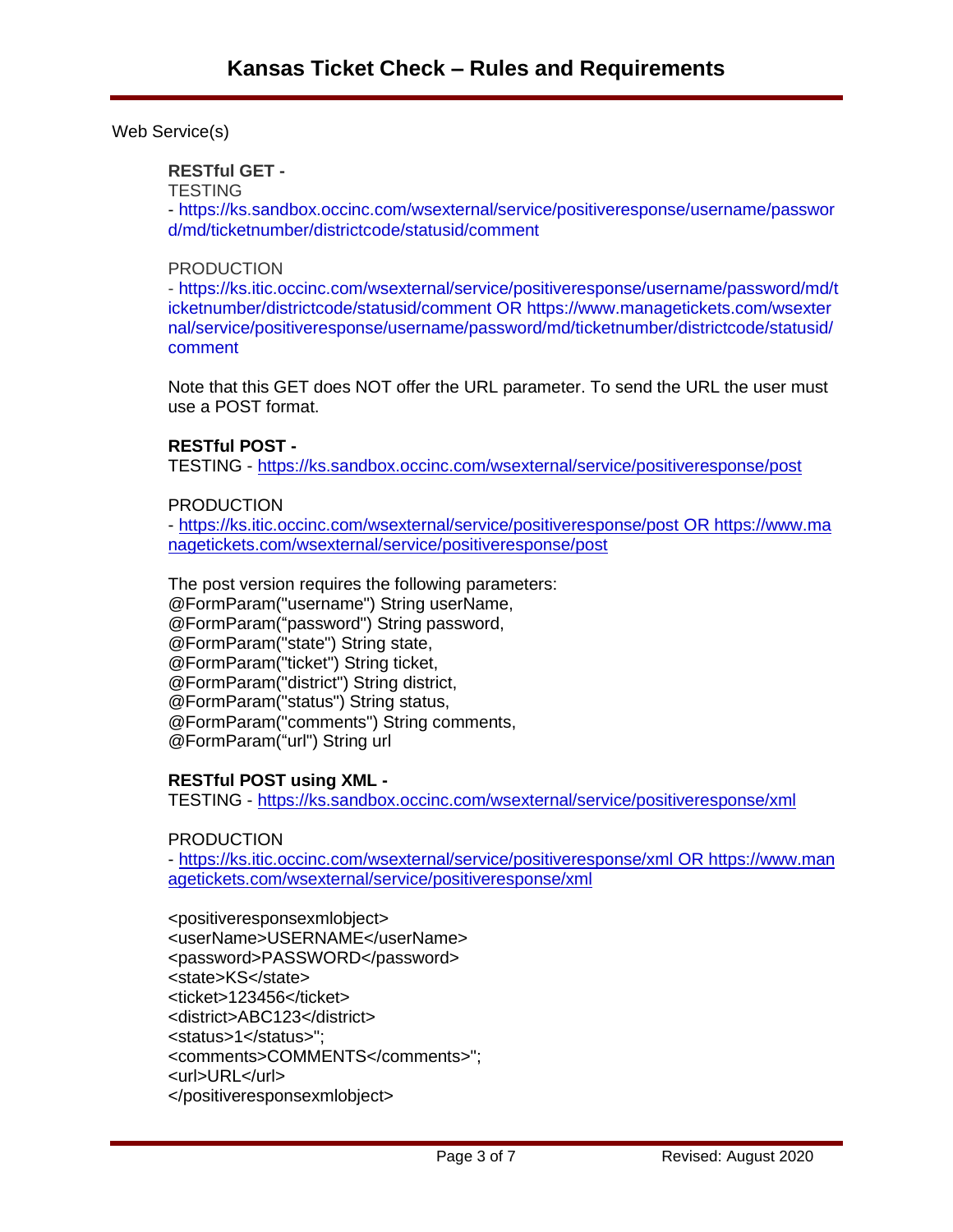• The rules for statusing to Ticket Check should follow the rules for Kansas 811.

• The user has the option to receive the "FTP" failure result/return codes OR the new "standard" failure result/return codes used in the web service which are as follows: NOT UPDATED: Ticket not found for the selected criteria NOT UPDATED: District Code does not exist NOT UPDATED: Status is unknown value NOT UPDATED: District Code is not valid for Ticket Number NOT UPDATED: Current Status is already a 1 NOT UPDATED: Current Status is already a 2 NOT UPDATED: Current Status is already a 9 NOT UPDATED: Current Status is already a 10 NOT UPDATED: Invalid Status. '5' is Currently Not Valid NOT UPDATED: Invalid Status. '9' is Currently Not Valid NOT UPDATED: Invalid Status. '10' is Currently Not Valid NOT UPDATED: Invalid Delay Request. '3' is Currently Not Valid NOT UPDATED: Invalid Delay Request. '4' is Currently Not Valid NOT UPDATED: There has been a SYSTEM ERROR NOT UPDATED: The Ticket has been cancelled NOT UPDATED: Login ID does not have permission to status District Code NOT UPDATED: Invalid attempt to change from Marked (2) NOT UPDATED: Ticket is already locked NOT UPDATED: Operation Timed Out. Recommend Retry NOT UPDATED: Login ID does not have permission to open or close a ticket NOT UPDATED: Login ID does not have permission to add a note NOT UPDATED: Ticket Header does not permit Ticket Check Status NOT UPDATED: Invalid Status. '11' is Currently Not Valid NOT UPDATED: Invalid Status. '12' is Currently Not Valid NOT UPDATED: Invalid Status. '13' is Currently Not Valid NOT UPDATED: Invalid Status. '14' is Currently Not Valid NOT UPDATED: Invalid Status. '15' is Currently Not Valid NOT UPDATED: Current Status is already a 11 NOT UPDATED: Current Status is already a 13 NOT UPDATED: Current Status is already a 3 NOT UPDATED: Current Status is already a 4 NOT UPDATED: Current Status is already a 5 NOT UPDATED: Current Status is already a 6 NOT UPDATED: Current Status is already a 7 NOT UPDATED: Current Status is already a 8 NOT UPDATED: Cannot post the same status as the current status NOT UPDATED: Code Not Defined NOT UPDATED: Code Not Defined NOT UPDATED: Code Not Defined NOT UPDATED: Invalid format NOT UPDATED: Invalid or missing reference NOT UPDATED: The URL has not been updated NOT UPDATED: Code Not Defined

*If users experience 415 errors, they may want to try setting the header "Content-Type" to "application/x-www-form-urlencoded".*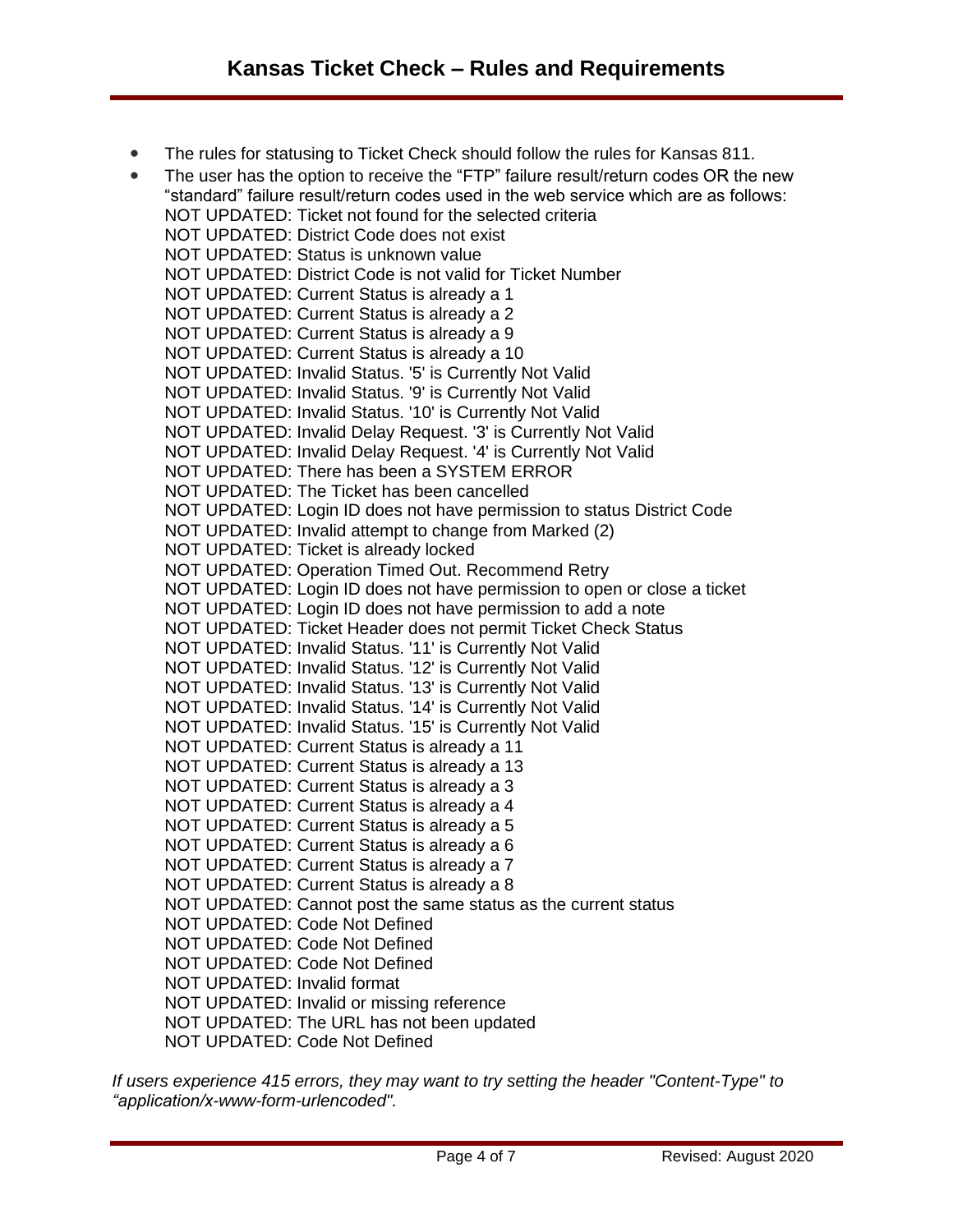## **Kansas Ticket Check FTP Process**

- Files are submitted through the use of FTP (file transfer protocol) to Ticket Check. This provides the steps required to manually or automatically interface with Ticket Check and its communications software for purposes of responding to locate requests via FTP.
- The owner members and/or their contract locate company can open an FTP connection to Ticket Check and transfer one or more files containing ticket responses. Files must be formatted and named as specified in the file description section of this document.
- Once received, the files are processed by the system within 3-5 minutes, leaving a results file to be downloaded at the user's discretion.
- This process is not automatically available to owner members and locators because some set-up by OCC personnel is required. Once this setup has been completed, a login and password is assigned to use this function. This password is independent of any other login and password combination received from OCC and the call center.

Response (Input) File Description and Format:

- All FTP status files must be in the XML format as indicated below.
- The file may contain ticket responses for one or more tickets and owner member district codes.
- The State Code, Ticket Number, District Code and Status are required fields; Status Comments are optional.
- Carriage returns/line breaks are accepted in the Status Comment field.
- If there is  $[\n\ln]$  in the Status Comments field, the application treats it as a line break when displaying that data.
- Each file MUST have the .xml extension for the file to be processed by the system. Response files are formatted as follows:

<Responses> <Response> <StateCode>KS</StateCode> <TicketNumber>123456789</TicketNumber> <DistrictCode>ABC01</DistrictCode> <StatusCode>1</StatusCode> <StatusComments>This is a comment that is posted with the status</StatusComments> </Response> <Response> <StateCode>KS</StateCode> <TicketNumber>123456789</TicketNumber> <DistrictCode>DEF01</DistrictCode> <StatusCode>2</StatusCode> </Response> <Response> <StateCode>KS</StateCode> <TicketNumber>987654321</TicketNumber> <DistrictCode>ABC01</DistrictCode> <StatusCode>3</StatusCode> <StatusComments>Status Comment field</StatusComments>

</Response>

</Responses>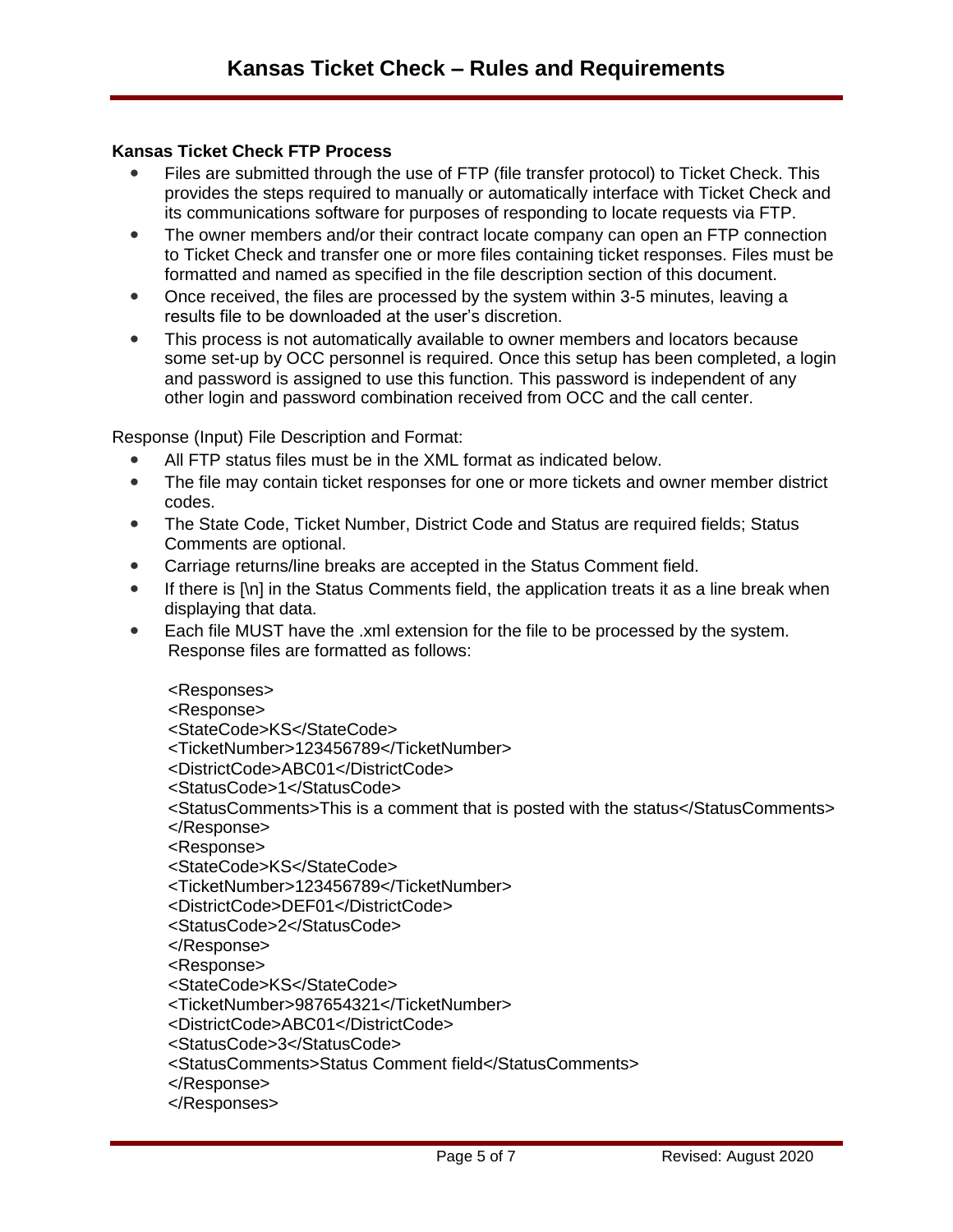Response (Output) File Description and Format:

- For each input file, an output file is generated containing the responses for those tickets in the corresponding input file.
- The output file has the same file name as the input file name with the exception of the extension.
- All output files have a .rxml extension.
- These files are in the base directory for retrieval for two weeks.
- Results files that are older than two weeks are cleaned from the system.
- The user is responsible for making sure that they download the results on a regular basis.

The Results File is formatted as follows:

<Results>

<Result>

<StateCode>KS</StateCode>

<TicketNumber>123456789</TicketNumber>

<DistrictCode>ABC01</DistrictCode>

<StatusCode>1</StatusCode>

<StatusComments>This is a comment that is posted with the status</StatusComments> <ProcessedDateTime>2010-12-16 14:58:20</ProcessedDateTime>

<ResultCode>0</ResultCode>

<ResultMessage>Successful</ResultMessage

</Result>

<Result>

<StateCode>KS</StateCode>

<TicketNumber>123456789</TicketNumber>

<DistrictCode>DEF01</DistrictCode>

<StatusCode>2</StatusCode>

<ProcessedDateTime>2010-12-16 14:58:20</ProcessedDateTime>

<ResultCode>0</ResultCode>

<ResultMessage>Successful</ResultMessage

</Result>

<Result>

<StateCode>KS</StateCode>

<TicketNumber>987654321</TicketNumber>

<DistrictCode>ABC01</DistrictCode>

<StatusCode>3</StatusCode>

<StatusComments>Status Comment field</StatusComments>

<ProcessedDateTime>2010-12-16 14:58:21</ProcessedDateTime>

<ResultCode>1</ResultCode>

<ResultMessage>Ticket does not exist</ResultMessage

</Result>

</Results>